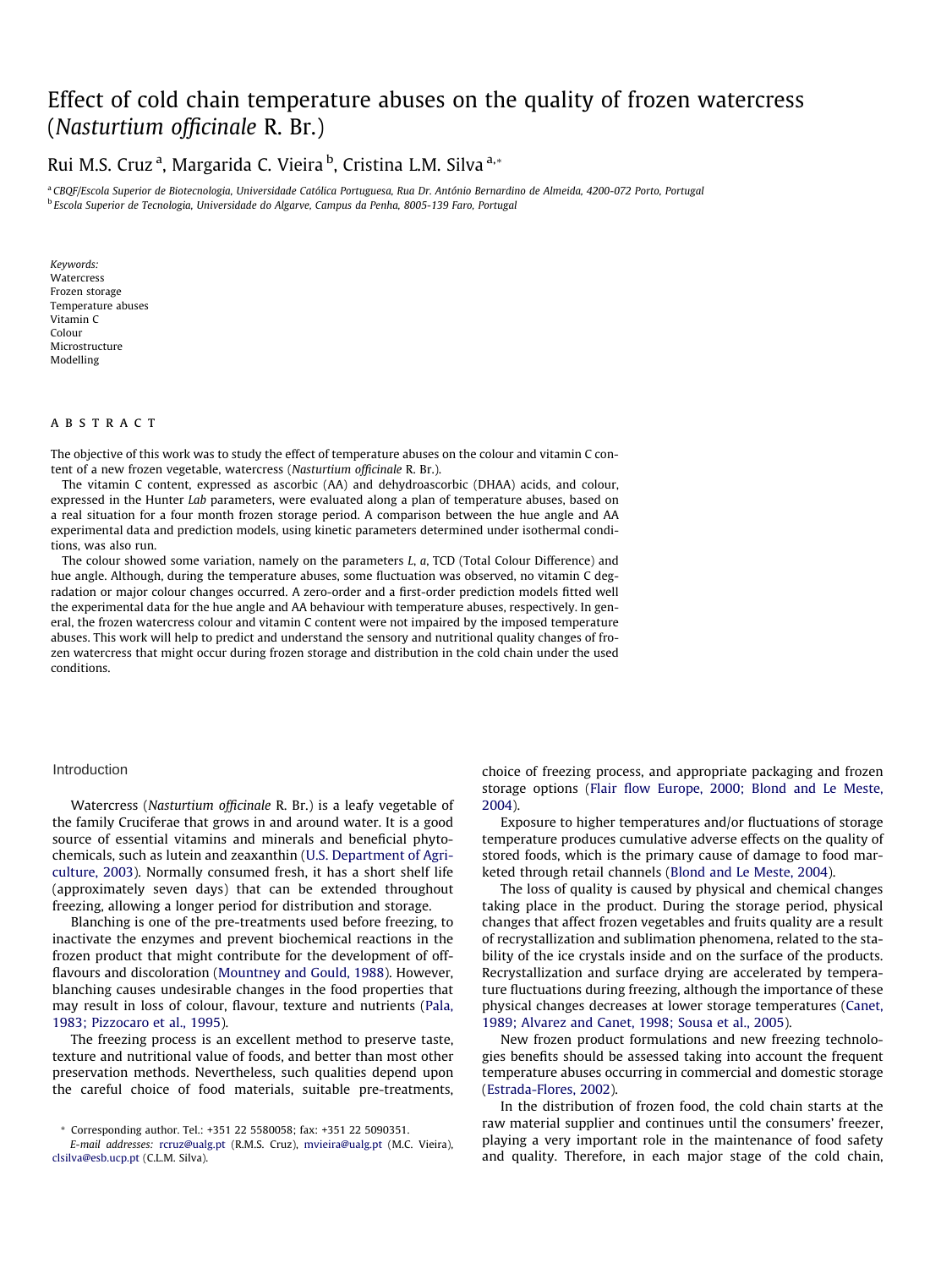|             | <b>Nomenclature</b>                                                |            |                                     |
|-------------|--------------------------------------------------------------------|------------|-------------------------------------|
| a           | colour co-ordinate, represents red to green                        |            | absolute temperature (K)            |
| b           | colour co-ordinate, represents blue to yellow                      | TCD        | total colour difference parameter   |
|             | parameter concentration or value                                   | Subscripts |                                     |
| $E_{\rm a}$ | activation energy ( $k$ J mol <sup>-1</sup> )                      |            |                                     |
| k           | reaction rate $(\text{day}^{-1})$                                  |            | relative to a given temperature     |
|             | colour co-ordinate, represents black to white                      | 0          | initial value at time equal to zero |
| R           | universal gas constant $(8.314 \text{ J mol}^{-1} \text{ K}^{-1})$ | ref        | at the reference temperature        |
|             | time (days)                                                        |            |                                     |

temperature requirements must be taken into account. Usually, the suggested storage temperature is below  $-18$  °C, in which the microbial growth is completely stopped, and both enzymatic and non enzymatic changes continue but at much slower rates during frozen food shelf life, although temperature of  $-15$  °C is permitted for short periods during transportation or local distribution. Moreover, food retail display cabinets should be at  $-18\,^{\circ}\textrm{C}$  with good storage practice, but not warmer than –12 °C. At the consumer's domestic freezers, storage temperature is also important, being the freezer 'star rating' related to its freezing capacity. A one-star freezer is capable of temperatures below  $-6$  °C, a two-star freezer of temperatures below  $-12$  °C, and a three-star freezer is capable of temperatures below –18 °C [\(Flair flow Europe, 2000\)](#page-7-0).

The objective of this work was to study the effect of temperature abuses on colour and vitamin C content of frozen watercress and with the findings help to understand the sensory and nutritional quality changes that might occur during frozen storage and distribution in the food chain.

# Materials methods

# Vegetable material

Raw watercress (N. officinale R. Br.) was kindly supplied by Vitacress, a company that grows watercress in Almancil, Algarve-Portugal. The leaves were directly harvested from the producer and, on the same day, processed (selected, washed, blanched and frozen).

### Blanching and freezing processes

The leaves of watercress were blanched in a boiling pan (Armfield 45 L, Hampshire, England) in a proportion of 30 g per litre of water, set at 95  $\degree$ C during 20 s, and cooled in an iced water bath ([Cruz et al., 2006\)](#page-7-0). After the blanching process, the leaves  $(30 g)$ were pressed in a mould into a slab shape  $(4.6 \times 3.3 \times 1.8 \text{ cm})$ . The slabs were frozen in an air blast freezer (Armfield FT 36, Hampshire, England) at an average temperature of  $-25\,^{\circ}\textrm{C}$  and an air velocity of 8 m s $^{-1}$ , until the temperature of  $-18\,^{\circ}\textrm{C}$  was reached at the centre of the sample. Samples triplicates for each step of analysis were packed in low density polyethylene bags and stored at –21 °C (Haier HF-248, Germany). All temperatures were monitored with a digital thermometer (Ellab ctd 87, Roedovre, Denmark) and a thermocouple (1.2 mm needle dia; constantan-type T).

# Temperature abuses plan

A plan of temperature abuses was established based on a real situation for a four month period ([Oliveira et al., 2009](#page-7-0)) and applied to the frozen watercress packages (Fig. 1). The samples were stored in freezers (Haier HF-248, Germany) and analysed in each step of the plan (S1–S6 corresponds to production and distribution; S7– S20 corresponds to consumer product purchase and storage). The

watercress temperature was measured with a type T thermocouple placed in the slab thermal centre and recorded with a data acquisition system (Delta-T Devices DL2 e, Cambridge, England).



per week (shopping simulation)) *S8***-***S20*

Fig. 1. Plan of temperature abuses.  $S1$  to  $S20$ - steps of analysis; These two steps were repeated eight $\times$ .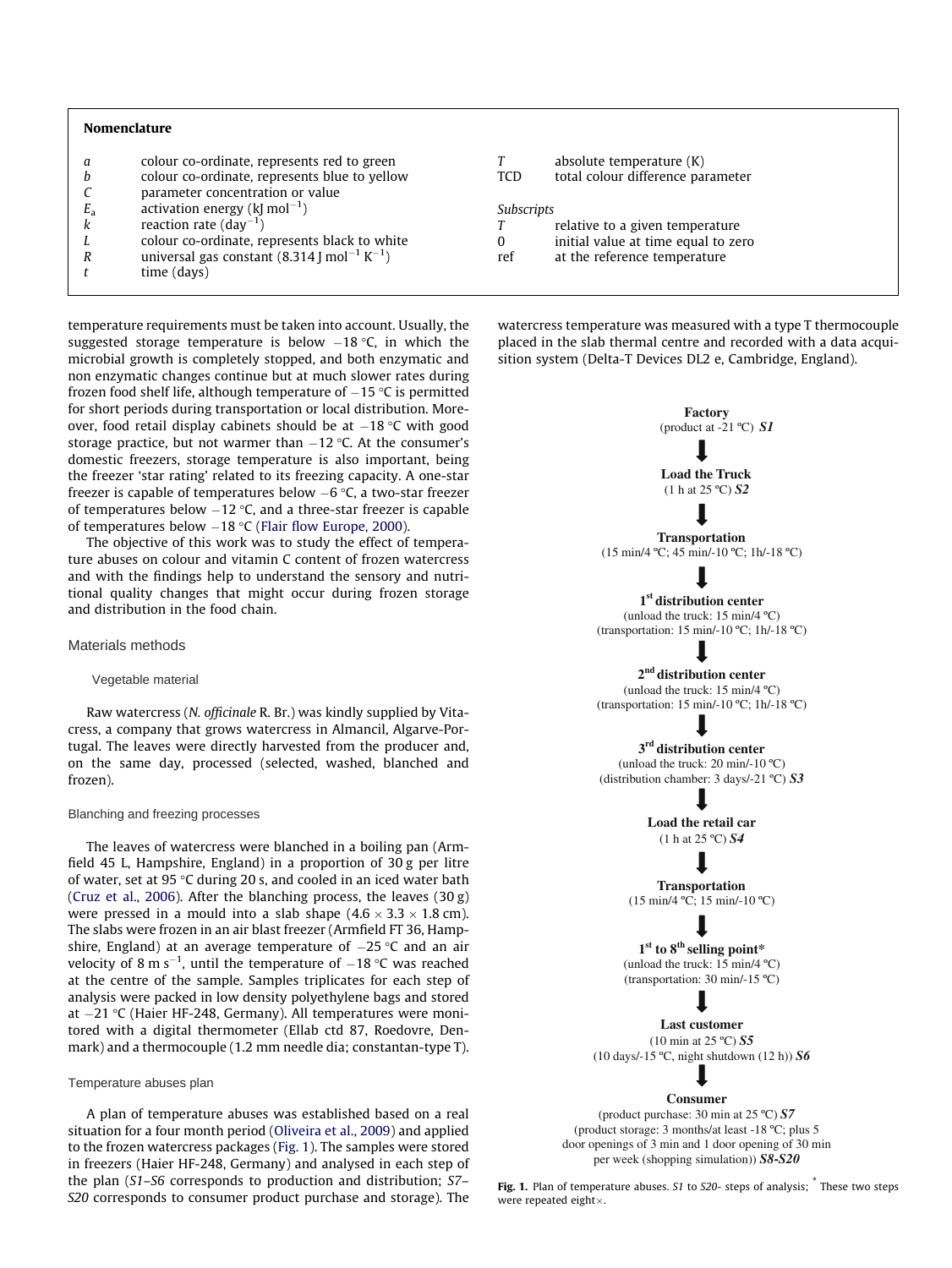Colour was evaluated in terms of Lab values, with a tristimulus colorimeter (Dr Lange Spectro-colour, Berlin, Germany) in the Hun-ter system ([HunterLab, 2000](#page-7-0)). The colorimeter (d/8° geometry, illuminant D65, 10° observer) was calibrated against a standard ceramic white tile  $(X = 84.60, Y = 89.46$  and  $Z = 93.85)$  and a standard ceramic black tile  $(X = 4.12, Y = 4.38$  and  $Z = 4.71$ ). The colour changes were interpreted by calculating the TCD (Total Colour Differences) (Eq. (1)) where  $\Delta L$ ,  $\Delta a$  and  $\Delta b$  are determined by Eq. (2). The hue angle (tone or tint) was determined by Eq. (3) and chroma (saturation) by Eq. (4). Measurements were taken in triplicates.

$$
\text{TCD} = \sqrt{(\Delta L)^2 + (\Delta a)^2 + (\Delta b)^2}
$$
 (1)

$$
\begin{aligned} \Delta L &= L - L_0 \\ \Delta a &= a - a_0 \end{aligned}
$$

$$
\Delta b = b - b_0
$$

where  $L_0$ ,  $a_0$  and  $b_0$  are the readings of the frozen samples before temperature abuses, and  $L$ ,  $a$  and  $b$  the individual readings at each step of the temperature abuses plan.

Hue angle =  $(\tan^{-1} b/a)$  (3)

$$
Chroma = (a^2 + b^2)^{1/2}
$$
 (4)

Ascorbic acid (Riedel-de Haën) content was determined based on a method previously reported [\(Zapata and Dufour, 1992](#page-7-0)), by reverse phase ion interaction high performance liquid chromatography HPLC UV detection using isoascorbic acid (IAA) (Fluka) as internal standard. Dehydroascorbic acid (Sigma) was as well detected as fluorophore 3-(1,2-dihydroxyethyl)furo[3,4-b]quinoxaline-1-one (DFQ), after pre-column derivatization with 1,2-phenylenediamine dihydrochloride (OPDA) (Sigma).

For the mobile phase, 13.61 g of potassium dihydrogen phosphate (Merk) and 3.64 g of cetrimide (Fluka) were added to 2 l of methanol–ultrapure water (5:95,  $v/v$ ). The eluent was filtered in a 0.45 µm membrane (Macherey-Nagel, Porafil) and degassed in an ultrasonic bath for 15 min. The HPLC system consisted of a controller (LKB-2152, Bromma, Sweden), a solvent pump (LKB-2150, Bromma, Sweden), an injection valve with a  $20 \mu l$  sample loop, a guard pre-column (Macherey-Nagel, Chromcart Nucleosil 100-10 C18) followed by a reversed phase column (Macherey-Nagel, Chromcart 100-10 Nucleosil,  $250 \times 4.6$  mm) and a UV detector (LKB-2153, Bromma, Sweden).

Each sample was homogenized with an Ultra-turrax (IKA T25 Janke & Kunkel, Staufen, Germany) in 20 ml of methanol–ultrapure water (5:95,  $v/v$ ) for 5 min at 8000 rpm. Then, 5 ml were transferred to a 20 ml volumetric flask and 1 ml of IA standard solution (0.03 g/50 ml) was added. The pH was adjusted with HCl (Merk) to obtain final values between 2.20 and 2.45. The volume was completed to 20 ml with methanol–ultrapure water (5:95, v/v). The content was centrifuged (Sigma 3 K20, Osterode, Germany) for 5 min at 8.720 $\times$ g and 4 °C. Afterwards, 3 ml were transferred to another tube with 1 ml of OPDA (Sigma) (0.03 g/50 ml) daily prepared and maintained in dark. The mixture was then vortexed and placed in the dark at room temperature for 40 min. Then the mixture was filtered in a 0.45  $\mu$ m membrane (Millipore), the first millilitre was discarded and 20  $\mu$ l were injected in the HPLC. The wavelength detector was set to 348 nm and after elution of DHAA, the wavelength was shifted to 262 nm for AA and IA detection. The experiments were run in triplicate.

### <span id="page-2-0"></span>Colour measurement Colour measurement Colour measurement Colour measurement Colour measurement

 $(2)$ 

Tissue microstructure was only examined to evaluate the effect of the blanching process. Thus, after blanching, the leaves were stored in a vertical freezer at  $-80$  °C (Snijders Scientific, Tilburg, The Netherlands). Afterwards, based on the method reported by [Fonseca et al. \(2005\),](#page-7-0) the samples were transversally cut with a surgery thin blade and observed in a scanning electron microscope (SEM) (JEOL JSM-5600 LV, Tokyo, Japan) at low vacuum with an acceleration voltage of 15 kV and a cryo-chamber set at  $-25$  °C. The experiments were run with six replicates.

The ascorbic acid and hue angle experimental data were compared with prediction models (using the kinetic parameters estimated under isothermal conditions [\(Table 2\)](#page-3-0) [\(Gonçalves et al.,](#page-7-0) [2009\)](#page-7-0), in which the integration of the temperature variability with time was required. triplicates.<br>
TCD =  $\sqrt{(\Delta L)^2 + (\Delta a)^2 + (\Delta b)^2}$ <br>  $\Delta L = L - L_0$ <br>  $\Delta a = a - a_0$ <br>  $\Delta b = b - b_0$ <br>
Where  $L_0$ , a<sub>0</sub> and  $b_0$  are the readings of the frozen samples before<br>
temperature abuses, and L, a and b the individual readings at

The reaction rate  $k_T$ , for which the temperature dependence followed the Arrhenius behaviour, was calculated using Eq. (5):

$$
k_{\rm T} = k_{\rm ref} \exp\left[\left(-\frac{E_a}{R}\right)\left(\frac{1}{T} - \frac{1}{T_{\rm ref}}\right)\right]
$$
(5)

Where  $k_{\text{ref}}$  is the reaction rate at the reference temperature,  $E_{\text{a}}$ , the activation energy (previously determined under isothermal conditions), R, the universal gas constant, T, the absolute temperature, and  $T_{\text{ref}}$ , the reference temperature (258.15 K).

In the isothermal study, a first-order reaction (Eq. (6)) fitted well the ascorbic acid experimental data. While in the colour evaluation, the parameters were estimated from a zero-order reaction (Eq. (7)) [\(Gonçalves et al., 2009](#page-7-0)).

$$
\frac{C_{(t)}}{C_0} = \exp(-k_T t) \tag{6}
$$

$$
C_{(t)} = C_0 - k_T t \tag{7}
$$

Under non-isothermal conditions, since  $T = f(t)$ , the ascorbic acid and hue angle values can be predicted, for a given time, by Eqs. (8) and (9), respectively.

$$
C_{(t)} = C_0 \exp\left\{-k_{ref} \int_0^t \exp\left[-\frac{E_a}{R}\left(\frac{1}{T_{(t)}} - \frac{1}{T_{ref}}\right)\right]dt\right\}
$$
(8)

$$
C_{(t)} = C_0 - k_{ref} \int_0^t \exp \left[ -\frac{E_a}{R} \left( \frac{1}{T_{(t)}} - \frac{1}{T_{ref}} \right) \right] dt
$$
 (9)

Statistical analysis

Calculations were performed using the statistical software SPSS 17.0. One-way analysis of variance (ANOVA) was carried out to determine if there were significant differences between each step of the plan of temperature abuses. The Least Significant Difference (LSD) test was run to determine the significant differences between

Table 1

Watercress colour and vitamin C content before the plan of temperature abuses.

|                                              | Fresh             | Blanched          | Frozen            |
|----------------------------------------------|-------------------|-------------------|-------------------|
| L                                            | $35.36 \pm 0.37$  | $31.02 \pm 0.91$  | $29.05 \pm 2.53$  |
| $\boldsymbol{a}$                             | $-10.35 \pm 0.03$ | $-10.47 \pm 0.17$ | $-4.58 \pm 0.74$  |
| $\boldsymbol{h}$                             | $12.30 \pm 0.16$  | $9.05 \pm 0.21$   | $3.97 \pm 1.31$   |
| Chroma                                       | $16.08 \pm 0.14$  | $13.84 \pm 0.25$  | $6.08 \pm 1.39$   |
| Hue angle $(°)$                              | $130.07 \pm 0.29$ | $139.16 \pm 0.43$ | $139.94 \pm 5.89$ |
| AA (mg 100 g fw <sup>-1</sup> )              | $35.66 \pm 1.42$  | $4.51 \pm 0.48$   | $4.63 \pm 0.77$   |
| DHAA (mg 100 g fw <sup>-1</sup> )            | $29.17 \pm 8.31$  | $6.32 \pm 1.06$   | $8.61 \pm 5.17$   |
| Total vitamin C (mg 100 g fw <sup>-1</sup> ) | $64.83 \pm 7.85$  | $10.83 \pm 0.58$  | $13.25 \pm 4.43$  |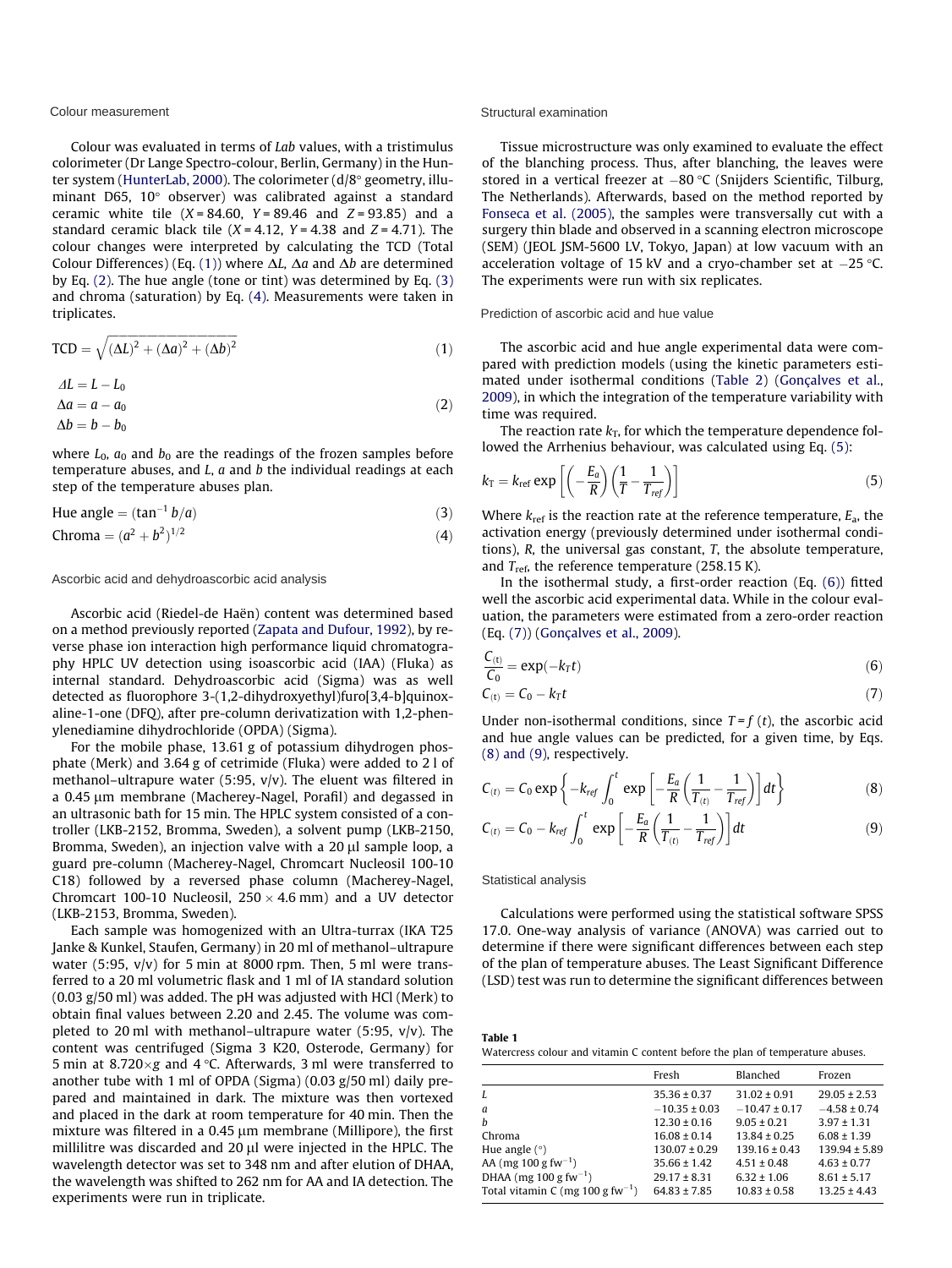### <span id="page-3-0"></span>Table 2

Published watercress AA and hue value kinetic parameters under isothermal conditions ([Gonçalves et al., 2009\)](#page-7-0).

| AA                           | Hue angle $(°)$ |
|------------------------------|-----------------|
| 24.73                        | 174.71          |
| 0.00432                      | 0.00287         |
| 32.62 mg 100 g <sup>-1</sup> | 132.35          |
| First-order                  | Zero-order      |
|                              |                 |

the control (without abuses) and each treatment. Evaluations were based on a significance level of 5%.

# Results and discussion

# Quality parameters

The experimental values for watercress colour and vitamin C content before the plan of temperature abuses are shown in [Table](#page-2-0) [1](#page-2-0). The applied blanching process, aiming 90% reduction of the enzyme peroxidase, caused some colour changes and degradation on the vitamin C content. From Fig. 2, it can be observed that, after blanching, the L and b parameters decreased about 12% and 26%, respectively, showing that the samples became darker and less yellow. On the other hand, the a parameter did not change after the blanching treatment. Colour changes after blanching could be related with the replacement of the gases inside the intercellular spaces by the blanching medium, altering light refraction from the cell surface ([Bowers, 1992](#page-7-0)).

In terms of microstructure quality, the fresh sample (Fig. 3a and a') showed the parenchyma cells and vascular tissue turgid and well defined. The blanched watercress microstructure (Fig. 3b and b') presented the parenchyma cells filled with spherical structures (probably chloroplasts released from inside the cells). The blanched samples also showed a more damaged microstructure, being the tissue firmness and cell wall strength rapidly lost due to the heat extent.

Under thermal blanching, the cell wall membrane may be damaged and allow water to enter the cell. Internal organelles may be distorted and begin to leak their contents. A reduction of cell turgidity is caused by the loss of cell membrane function. Moreover,



Fig. 3. SEM micrographs of watercress cross section tissue at different magnification levels (300 $\times$  and 800 $\times$ ): (a and a') Fresh watercress; (b and b') Blanched watercress.  $P =$  parenchyma cells,  $Vt =$  vascular tissue, white arrow indicate the chloroplasts.

pectic substances are released from the cell wall. This causes less cohesion between adjacent cells and thus a breakdown of the structure ([Kerr, 2004](#page-7-0)).

Throughout the plan of temperature abuses the results showed some variations ( $P < 0.05$ ) in the *L* parameter between the samples with, and samples without, temperature abuses (Fig. 2). The samples with six, seven, twelve and thirteen weeks of storage, showed the highest differences comparing with the non abused samples. The lightness variations were probably due to the ice crystals formation or water loss along the temperature abuses.

The *b* parameter showed no significant differences ( $P > 0.05$ ) between the control and all the steps until the end of the plan, meaning that the yellowness was not affected by the temperature fluctuations (Fig. 2).

Although in the  $a$  parameter, significant differences ( $P < 0.05$ ) were detected between the control and the S2 step (1 h at 25  $\degree$ C), the observed experimental data during the plan of temperature abuses did not reveal any trend, stabilising during the consumer product storage.



Fig. 2. Hunter Lab parameters for frozen watercress along the temperature abuses storage. Bars represent mean ± standard deviation from three replicates. C - control; significant differences with control ( $\alpha$  = 0.05).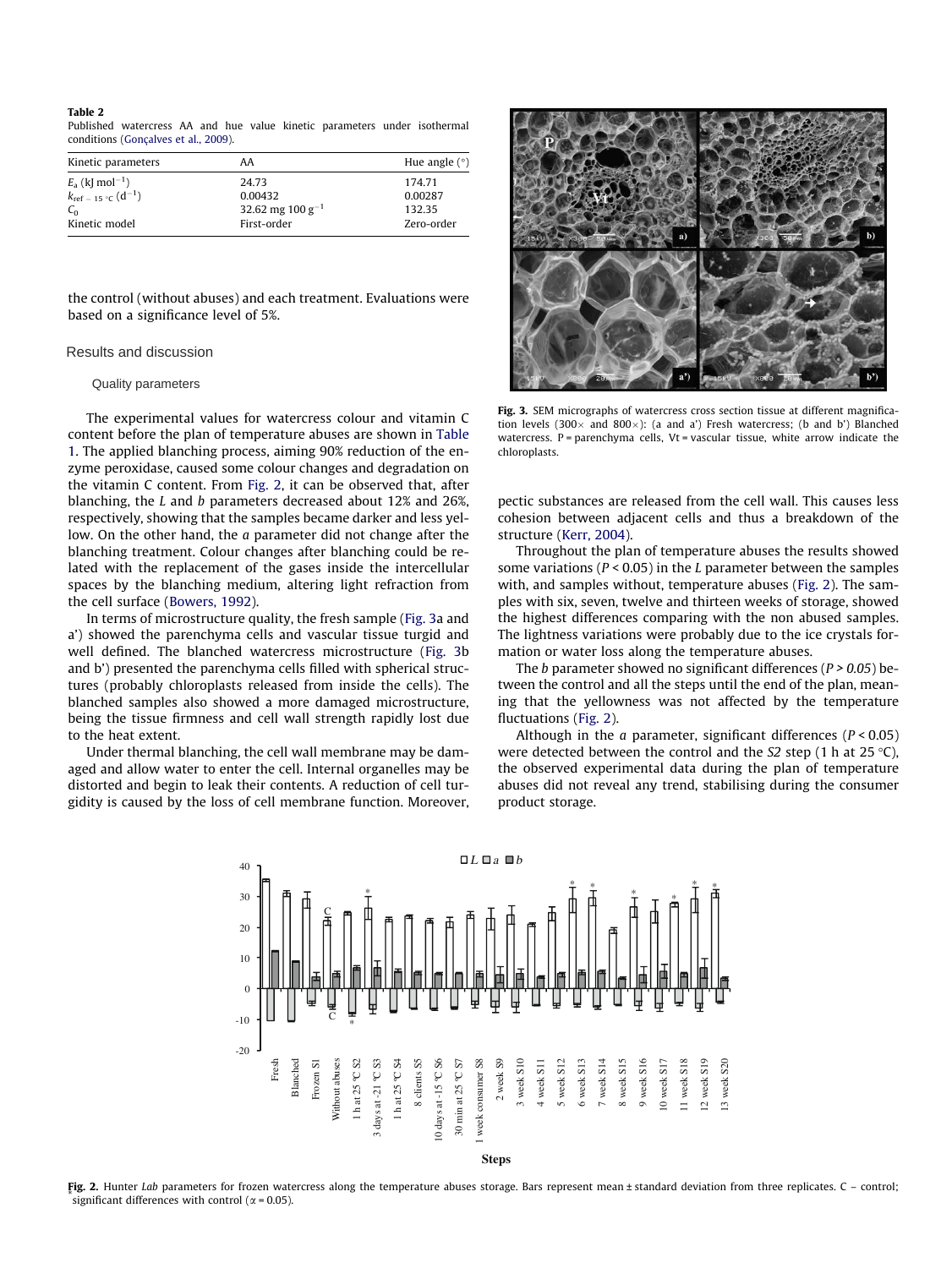The TCD values showed some fluctuations along the plan with an average value of 4 (Fig. 4). These results are in agreement with those reported by [Gormley et al. \(2002\)](#page-7-0) in which frozen strawberries submitted to temperature fluctuations showed values of TCD in the same range.

The chroma decreased after freezing about 50% (less saturated) and showed no significant differences ( $P > 0.05$ ) between all the steps throughout the temperature plan (Fig. 4).

The hue angle (Fig. 5) increased from fresh to blanched watercress suggesting that the samples became greener after processing, corroborating the observed a parameter values. Along the temperature abuses, the samples showed values between  $135-145^\circ$  and significant differences ( $P < 0.05$ ), only between the control and the S13 step (sixth week at the consumer).

[Fig. 6](#page-5-0) presents the ascorbic and dehydroascorbic acids and total vitamin C contents throughout the storage plan. The results showed some fluctuations ( $P < 0.05$ ) in both active forms. In terms of dehydroascorbic acid, the product purchase step showed the

lowest value observed ( $P < 0.05$ ). This result was probably due to the temperature increase and the consequently conversion of the dehydroascorbic acid to 2,3-diketogulonic acid.

The watercress total vitamin C also showed some fluctuation. The variation throughout the temperature abuses plan is mainly due to the temperature fluctuations. However, that variation can also be associated to the watercress vitamin C initial variability. Nevertheless, the vitamin C value from the beginning until the end of the plan was practically maintained.

In a work reported by [Rácz and Szabolcs \(1978\)](#page-7-0), with spinach purée under the conditions of the distribution chain, the vitamin C content decreased with storage time and temperature. However, the watercress results in this work are in agreement with those reported by [Gormley et al. \(2002\)](#page-7-0), in which the vitamin C of frozen strawberries, submitted to temperature fluctuations, was practically maintained when compared to the control.

[Sousa et al. \(2005\)](#page-7-0) verified in a study with frozen raspberry that temperature is a much more important factor than storage time in



**Steps**

Fig. 4. TCD and chroma parameters for frozen watercress along storage with temperature abuses. Bars represent mean ± standard deviation from three replicates.



Fig. 5. Hue parameter for frozen watercress along storage with temperature abuses. Bars represent mean ± standard deviation from three replicates. C – control; \* significant differences with control ( $\alpha$  = 0.05).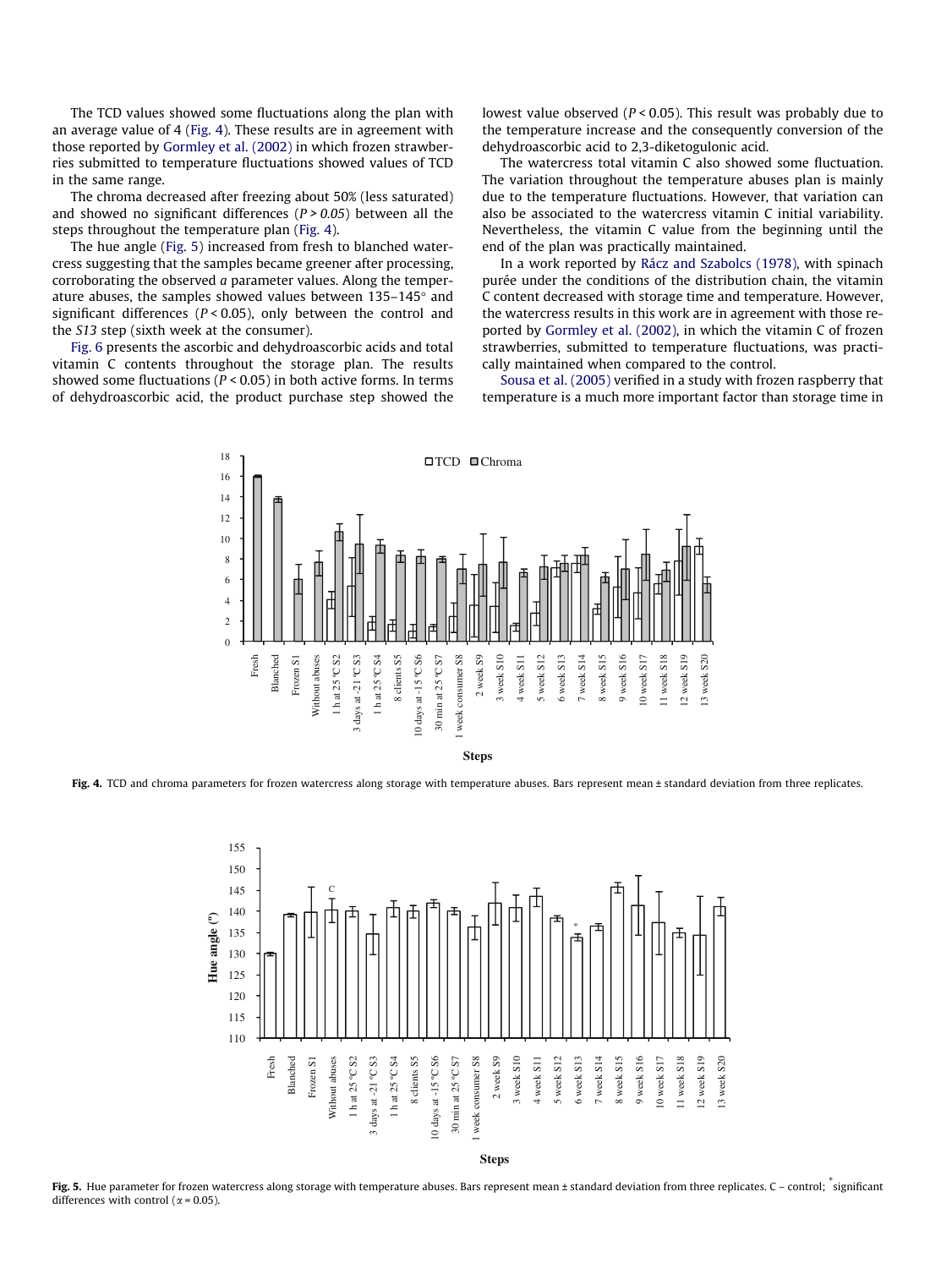<span id="page-5-0"></span>determining quality loss. Short term frozen storage with fluctuations caused a decrease in the ascorbic acid content of the raspberry fruits.

In a study with frozen spinach at constant temperature, samples stored at –29 °C during one year showed ascorbic acid losses of 10%, while at  $-12$  °C the initial content decreased 50–75% ([Watt,](#page-7-0) [1977\)](#page-7-0).

The retention of ascorbic acid in frozen products is thus strongly dependent on their temperature history. The level of vitamin C, besides being an indicator of nutrient value, can be used, in the case of frozen vegetables, as a reliable and representative index for estimating the quality deterioration at any point of the marketing route of a product to its final destination, the consumer ([Gian](#page-7-0)[nakourou and Taoukis, 2003; Fennema, 1977\)](#page-7-0).



**Steps**

Fig. 6. Ascorbic acid, dehydroascorbic acid and total vitamin C evolution along the temperature abuses plan. Bars represent mean ± standard deviation from three replicates. C-control; significant differences with control ( $\alpha$  = 0.05).



Fig. 7. Watercress hue angle experimental data ( $\Delta$ ) versus zero-order prediction model (—). Temperature abuses profile (—). Bars represent mean ± standard deviation from three replicates. Small charts represent two specific temperature abuses profiles.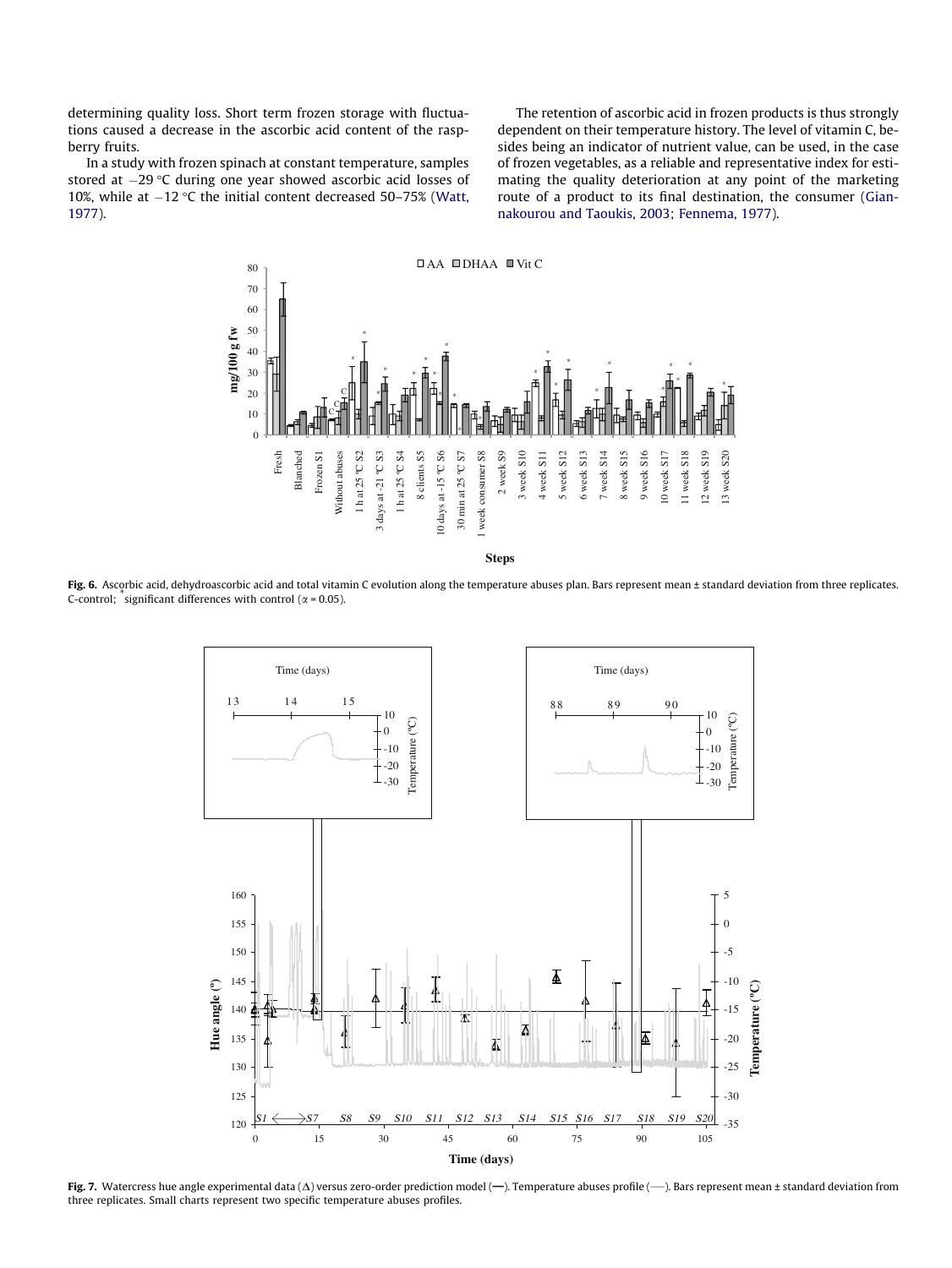<span id="page-6-0"></span>

Fig. 8. Watercress ascorbic acid experimental data (O) versus first-order prediction model (—). Temperature abuses profile (—). Bars represent mean ± standard deviation from three replicates.

Interlaboratory temperature abuse studies on frozen foods, conducted as part of the EU Concerted Action project 'The Preservation of Frozen Food Quality and Safety throughout the Distribution Chain', were reported by [B](#page-7-0)ø[gh-Sørensen \(1999\)](#page-7-0). The simulations were run in the outermost corner of a pallet of frozen food placed at room temperature, in a display cabinet and during transport of frozen food products to the home. The results indicated small effects on product quality.

The quality of the frozen product, submitted to temperature abuses, is probably dependent, besides other factors previously re-

### Table 3

Published AA kinetic parameters for other vegetables under frozen storage [\(Giannakourou and Taoukis, 2003](#page-7-0)).

| Kinetic parameters                  | Green peas  | Spinach     | Green beans | Okra        |
|-------------------------------------|-------------|-------------|-------------|-------------|
| $E_{a}$ (kJ mol <sup>-1</sup> )     | 97 9        | 112         | 101.5       | 105.9       |
| $k_{\text{ref}}$ – 20 °C $(d^{-1})$ | 0.00213     | 0.00454     | 0.00223     | 0.00105     |
| $C_0$ (mg 100 g <sup>-1</sup> )     | 28.5        | 31.1        | 25.3        | 28          |
| $R^2$                               | 0.958       | 0.992       | 0.967       | 0.868       |
| Kinetic model                       | First-order | First-order | First-order | First-order |

ferred, on the temperature simulation plan and on the raw material used in the study.

In general, sensory (colour) and nutritional (vitamin C) quality of the frozen watercress was not impaired by the imposed temperature abuses. The reason of this behaviour might have been due to the blanching process applied, which contributed to the stabilisation of the frozen watercress during storage.

# 3.2. Time temperature profile and quality parameters prediction

In order to compare the experimental effect of temperature abuses on watercress ascorbic acid and hue angle with the prediction models (Eqs. [\(8\) and \(9\),](#page-2-0) respectively), the experimental data were plotted against the prediction models values using kinetic parameters determined under isothermal conditions [\(Table](#page-3-0) [2](#page-3-0)).

The hue angle results showed that the prediction model obtained with the isothermal kinetic parameters fitted well the experimental data with the temperature abuses [\(Fig. 7\)](#page-5-0). In what concerns ascorbic acid, the fluctuation of the experimental content showed higher values than the prediction (Fig. 8). Nevertheless,



Fig. 9. Spinach, green peas, green beans and okra ascorbic acid prediction models for constant temperature ( $-18$  °C; black line) and for temperature abuses following the storage plan (grey line).